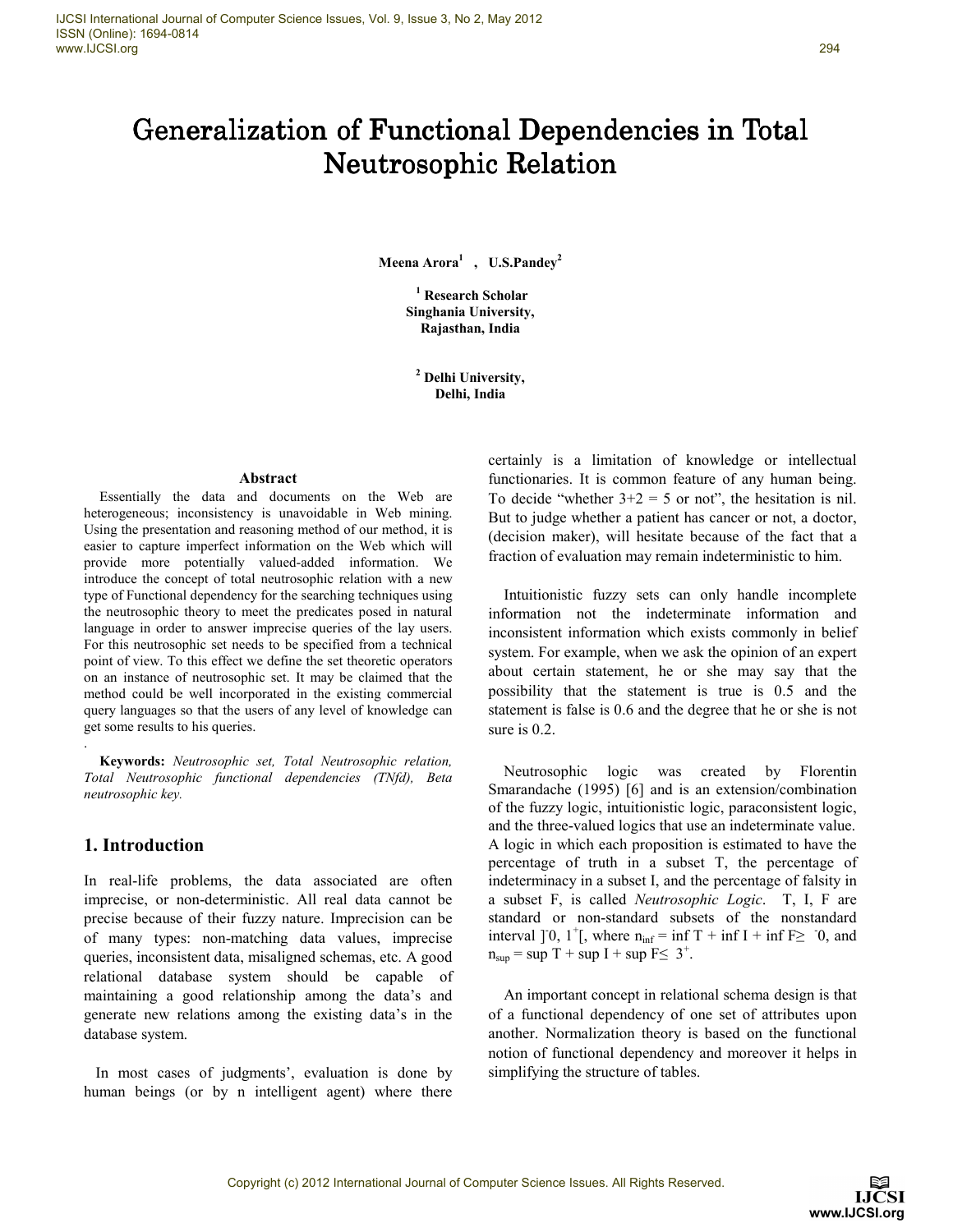A functional dependency is a property of the semantics or meaning of the attributes. The database designers will use their understanding of the semantics of the attributes, to know how they relate each to one another. Certain FD's can be specified without referring specific relation, but as the property of those attributes. Consequently, a natural question that arises is that if two sets of attributes are not functionally dependent in the classical sense, are they really functionally independent? This problem was studied in ([1], [2], [3], [4], [5], [9]) using fuzzy logic, assuming that some or all data is fuzzy in nature.

Functional dependency plays a key role in establishing and maintaining a relationship among the data's that are functionally related to one another and they are separated from other non-related data's thus providing clear relationship among the set of data present. Normalization is basically used to eliminate data redundancy and provide data integrity. Axioms or rules of inference provide a simpler technique for reasoning about functional dependencies. We can also use other rules to find the logically implied functional dependencies.

The paper is organized as follows: In *section 2*, we present some preliminaries on Neutrosophic theory with neutrosophic logic and sets. In *section 3*, Neutrosophic sets are specified from technical point of view. To this effect, we define the set theoretic operators on an instance of neutrosophic set. The concept of Total Neutrosophic Relation is introduced in *section 4*. In *section 5* we introduce new terminology total neutrosophic functional dependencies with Armstrong's axioms and inference rules. In *section 6*, functional dependency using alpha, beta two parameters for nearness and equality is replaced by a single one to decrease the complexities is introduced. In *section 7*, a walkthrough is done with the help of real time examples. Finally we have concluded the paper in *section 8.* 

# **2. Neutrosophic Sets**

Let  $X$  be a space of points (objects), with a generic element in X denoted by x. A neutrosophic set A in X is characterized by a truth-membership function  $T_A$ , and indeterminacy-membership function  $I_A$  and a falsitymembership function  $F_A$ .

 $T_A(x)$ ,  $I_A(x)$  and  $F_A(x)$  are real standard or non-standard subsets of  $\left[$   $\left[0, 1\right]$   $\left[ \right]$ . That is

$$
I_A: X \to ]0, 1^+ [
$$
 (2)

$$
F_A: X \to J^0, 1^+ \rbrack \tag{3}
$$

There is no restriction on the sum of  $T_A(x)$ ,  $I_A(x)$  and  $F_A(x)$  so  $0 \leq \sup T_A(x) + \sup I_A(x) + \sup F_A(x) \leq 3^+$ .

## 2.1 Operations with sets

Let  $S_1$  and  $S_2$  be two (unidimensional) real standard or non-standard subsets, then one defines [6]

*Addition of sets*:

 $S_1 + S_2 = \{x | x = s_1 + s_2, \text{ where } s_1 \in S_1 \text{ and } s_2 \in S_2\},\$ with  $\inf S_1 + S_2 = \inf S_1 + \inf S_2$ ,  $\sup S_1 + S_2 = \sup S_1 +$ sup  $S_2$ ;

*Subtraction of sets*:

S1-  $S_2 = \{x|x=s_1-s_2, \text{ where } s_1 \in S_1 \text{ and } s_2 \in S_2\}.$ For real positive subsets (most of the cases will fall in this range) one gets inf  $S_1 - S_2 = \inf S_1 - \sup S_2$ , sup  $S_1 - S_2 = \sup S_1 - \inf S_2$ ;

*Multiplication of sets*:

 $S_1$ ,  $S_2 = \{x|x=s_1, s_2, \text{ where } s_1 \in S_1 \text{ and } s_2 \in S_2\}.$ For real positive subsets (most of the cases will fall in this range) one gets

inf  $S_1$ .  $S_2$  = inf  $S_1$ . inf  $S_2$ , sup  $S_1$ .  $S_2$  = sup  $S_1$ . sup  $S_2$ ;

*Division of a set by a number*: Let  $k \in \mathbb{R}^*$ , then  $S_1 \mathcal{Q} k = \{ x | x = s_1/k, \text{ where } s_1 \in S_1 \}.$ 

 For all neutrosophic set operations: if, after calculations, one obtains numbers  $\leq 0$  or  $\geq 1$ , one replaces them by  $\overline{\phantom{a}}0$  or 1<sup>+</sup> respectively.

# **3. Neutrosophic Set Operators**

In this section, we will now present the notion neutrosophic set operators as an instance of intutionistic set which can be used in real scientific and engineering applications.

In neutrosophic set, indeterminacy is quantified explicitly and truth-membership, indeterminacy-membership and falsity-membership are independent. This assumption is very important in a lot of situations such as information fusion when we try to combine the data from different sensors.

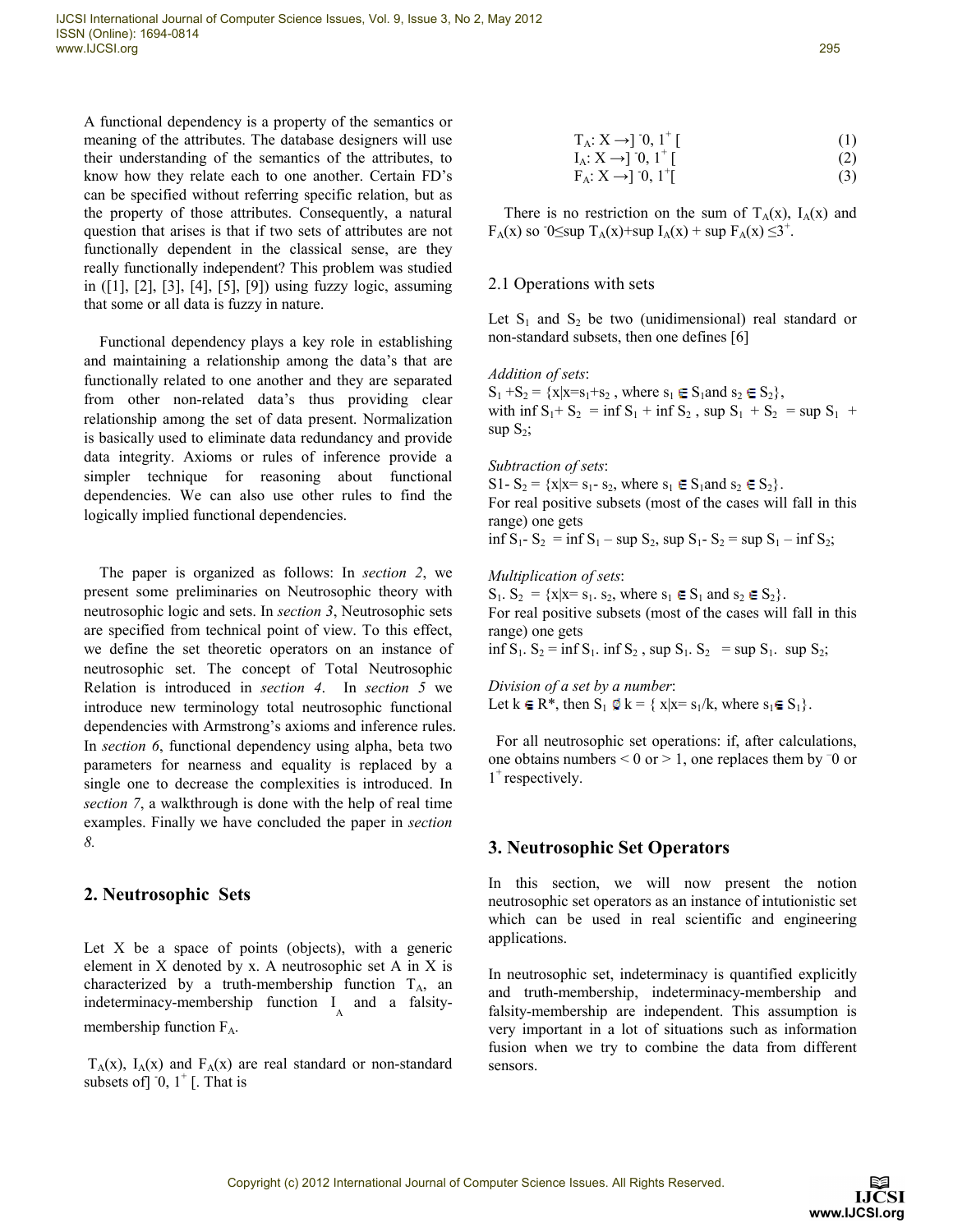Consider parameters such as capability, trustworthiness and price of semantic Web services. These parameters are commonly used to define quality of service of semantic Web services. In this section, we will use the evaluation of quality of service of linguistic network service ( LNS)[7] as running example to illustrate every set-theoretic operation on neutrosophic sets.

#### *Example 1* :

Assume that  $X = [x_1, x_2, x_3]$ .  $x_1$  is capability,  $x_2$  is trustworthiness and  $x_3$  is price. The values of  $x_1, x_2$  and  $x_3$ are in [0,1]. They are obtained from the questionnaire of some domain experts, their option could be a degree of "good service", a degree of indeterminacy and a degree of "poor service". A is a total valued neutrosophic set of X defined by

A=<0.3,0.4,0.5>
$$
\times
$$
x<sub>1</sub> + <0.5,0.2,0.3 $\times$ x<sub>2</sub>+ <0.7,0.2,0.2 $\times$  x<sub>3</sub>.

B is a total valued neutrosophic set of X defined by

$$
B = \langle 0.6, 0.1, 0.2 \rangle / x_1 + \langle 0.3, 0.2, 0.6 \rangle / x_2 + \langle 0.4, 0.1, 0.5 \rangle / x_3.
$$

#### *Definition 3.1.* (Complement)

The complement of a total valued neutrosophic set A is denoted by  $c(A)$  and is defined by

$$
T_{c(A)}(x) = F_A(x),
$$
 (4)

$$
I_{c(A)}(x) = 1 - I_A(x),
$$
 (5)

$$
\mathbf{F}_{\mathbf{c}(\mathbf{A})}(\mathbf{x}) = \mathbf{T}_{\mathbf{A}}(\mathbf{x}),\tag{6}
$$

for all x in X.

*Example 2* 

Let A be the total valued neutrosophic set defined in Example 1. Then,  $c(A) = \langle 0.5, 0.6, 0.3 \rangle / x_1 +$  $<$ 0.3,0.8,0.5>/x<sub>2</sub> +  $<$ 0.2,0.8,0.7>/x<sub>3</sub>.

#### *Definition 3.2* (Union)

The union of two total valued neutrosophic sets A and B is a total valued neutrosophic set C, written as  $C = A \cup B$ , whose truth-membership, indeterminacy-membership and falsity-membership functions are related to those of A and B by

$$
T_c(x) = max(T_A(x), T_B(x)),
$$
 (7)

$$
I_{C}(x) = \max (I_{A}(x), I_{B}(x)),
$$
\n(8)

$$
F_C(x) = \min(F_A(x), F_B(x)),
$$
 (9)

for all x in X.

*Example 3* 

Let A and B be the total valued neutrosophic sets defined in Example 1. Then,

A **U** B = 
$$
0.6
$$
,  $0.4$ ,  $0.2$ ,  $0.2$ ,  $0.5$ ,  $0.2$ ,  $0.3$ ,  $0.2$ ,  $0.2$ ,  $0.2$ ,  $0.2$ ,  $0.2$ ,  $0.2$ ,  $0.2$ ,  $0.2$ ,  $0.2$ ,  $0.2$ ,  $0.2$ ,  $0.2$ ,  $0.2$ ,  $0.2$ ,  $0.2$ ,  $0.2$ ,  $0.2$ ,  $0.2$ ,  $0.2$ ,  $0.2$ ,  $0.2$ ,  $0.2$ ,  $0.2$ ,  $0.2$ ,  $0.2$ ,  $0.2$ ,  $0.2$ ,  $0.2$ ,  $0.2$ ,  $0.2$ ,  $0.2$ ,  $0.2$ ,  $0.2$ ,  $0.2$ ,  $0.2$ ,  $0.2$ ,  $0.2$ ,  $0.2$ ,  $0.2$ ,  $0.2$ ,  $0.2$ ,  $0.2$ ,  $0.2$ ,  $0.2$ ,  $0.2$ ,  $0.2$ ,  $0.2$ ,  $0.2$ ,  $0.2$ ,  $0.2$ ,  $0.2$ ,  $0.2$ ,  $0.2$ ,  $0.2$ ,  $0.2$ ,  $0.2$ ,  $0.2$ ,  $0.2$ ,  $0.2$ ,  $0.2$ ,  $0.2$ ,  $0.2$ ,  $0.2$ ,  $0.2$ ,  $0.2$ ,  $0.2$ ,  $0.2$ ,  $0.2$ ,  $0.2$ ,  $0.2$ ,  $0.2$ ,  $0.2$ ,  $0.2$ ,  $0.2$ ,  $0.2$ ,  $0.2$ ,  $0.2$ 

#### *Definition 3.3* (Intersection)

The intersection of two total valued neutrosophic sets A and B is a total valued neutrosophic set C, written as  $C =$ A D B, whose truth-membership, indeterminacymembership and falsity-membership functions are related to those of A and B by

$$
T_{C}(x) = \min (T_{A}(x), T_{B}(x)),
$$
 (10)

$$
I_{C}(x) = \min (I_{A}(x), I_{B}(x)),
$$
\n(11)

$$
F_C(x) = \max (F_A(x), F_B(x)),
$$
 (12)

for all x in X.

Example 4

Let A and B be the total valued neutrosophic sets defined in Example 1.

Then,  
 
$$
AnB = 0.3, 0.1, 0.5 > x_1 + 0.3, 0.2, 0.6 > x_2 + 0.4, 0.1, 0.5 > x_3
$$

#### *Definition 3.4* (Difference)

The difference of two total valued neutrosophic set C, written as C = A-B, whose truth-membership, indeterminacy-membership and falsity-membership functions are related to those of A and B by

$$
T_{C}(x) = min(T_{A}(x), F_{B}(x)),
$$
\n(13)

$$
I_{C}(x) = min(I_{A}(x), 1 - I_{B}(x)),
$$
\n(14)

$$
F_C(x) = max(F_A(x), T_B(x)),
$$
 (15)

for all x in X.

Example 5

Let A and B be the total valued neutrosophic sets defined in Example 1.

#### Then

A-B=<0.2,0.4,0.6> 
$$
\times
$$
<sub>1</sub>+<0.5,0.2,0.3>  $\times$ <sub>2</sub> + <0.5,0.2,0.4>  $\times$ <sub>3</sub>.

Now we will define two operators: truth-favorite  $(∆)$  and falsity-favorite ( $\nabla$ ) to remove the indeterminacy in the single valued neutrosophic sets and transform it into intuitionistic fuzzy sets or paraconsistent sets. These two operators are unique on single valued neutrosophic sets.

*Example 6* Assume that  $X = [x_1, x_2, x_3]$ .  $x_1$  is capability,  $x_2$ is trustworthiness and  $x_3$  is price. The values of  $x_1, x_2$  and  $x_3$  are in [0,1]. They are obtained from the questionnaire of some domain experts, their option could be a degree of "good service", a degree of indeterminacy and a degree of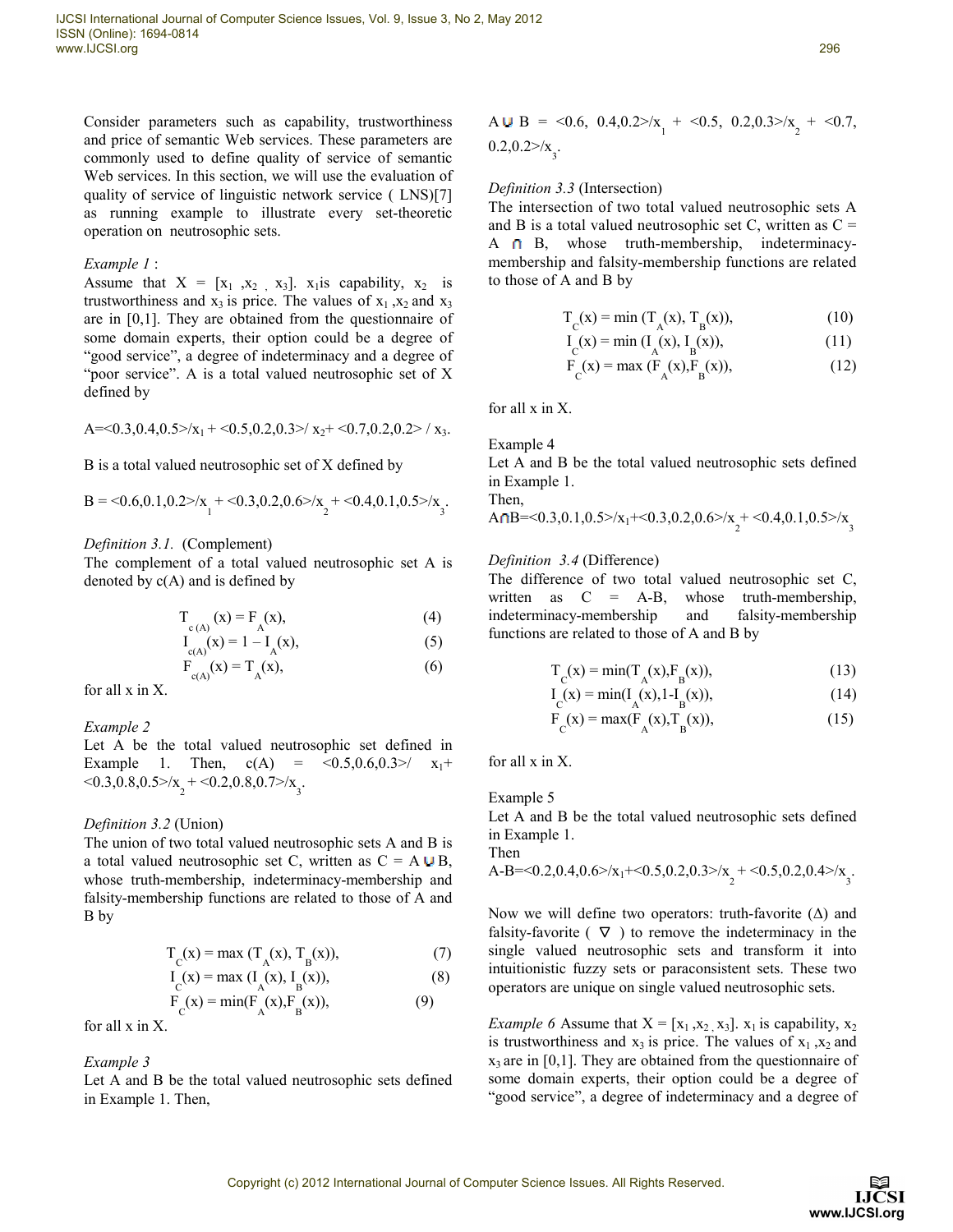"poor service". A is a single valued neutrosophic set of X defined by

A=<0.3,0.4,0.5>/ x<sup>1</sup> +<0.5,0.2,0.3>/ x<sup>2</sup> +<0.7,0.2,0.2> / x3.

B is a single valued neutrosophic set of X defined by

$$
B{=}{<}0.6{,}0.1{,}0.2{>} / x_1{+}{<}0.3{,}0.2{,}0.6{>} / x_2{+}{<}0.4{,}0.1{,}0.5{>} / x_3.
$$

*Definition 3.5 (Truth-favorite)* The truth-favorite of a single valued neutrosophic set A is a single valued neutrosophic set B, written as  $B = \Delta A$ , whose truthmembership and falsity-membership functions are related to those of A by

$$
T_B(x) = \min (T_A(x) + I_A(x), 1)
$$
 (25)

$$
I_B(x) = 0,\t(26)
$$

$$
F_B(x) = F_A(x),\tag{27}
$$

for all x in X.

Example 7 Let A be the single valued neutrosophic set defined in Example 1. Then

$$
\Delta A = 0.7, 0, 0.5 > |x_1 + 0.7, 0, 0.3 > |x_2 + 0.9, 0, 0.2 > |x_3.
$$

*Definition 3.6* (Falsity-favorite) The falsity-favorite of a single valued neutrosophic set B, written as  $B = A \nabla$  whose truth-membership and falsity-membership functions are related to those of A by

$$
T_B(x) = T_A(x),\tag{28}
$$

$$
I_{\mathbf{R}}(x)=0,\t(29)
$$

$$
F_B(x) = min(F_A(x) + I_A(x), 1),
$$
 (30)

for all x in X.

*Example 8* Let A be the single valued neutrosophic set defined in Example 1. Then

$$
\nabla\ A{=}{<}0.3, \, 0, \, 0.9{>} / x_{_1}{+}{<}0.5, \, 0, \, 0.5{>} / x_{_2}{+}{<}0.7, \, 0, \, 0.4{>} / x_{_3}.
$$

## **4. Total Neutrosophic Relations**

In this section, we generalize fuzzy relations in such a manner that we are now able to assign a measure of belief and a measure of doubt to each tuple. We shall refer to these generalized fuzzy relations as total neutrosophic relations.

 A tuple in a neutrosophic relation is assigned a measure  $(a, \beta)$ ,  $0 \le a, \beta \le 1$ 

*Definition 4.1* Belief factor  $\alpha$ :The interpretation of this measure is that we believe with confidence  $\alpha$  that the tuple is in the relation.

In a neutrosophic relation R, R  $(t)^+$  is the belief factor assigned to t by R.

*Definition 4.2* Doubt factor**:** The interpretation of this measure is that we doubt with confidence  $\beta$  that the tuple is in the relation.

In a neutrosophic relation  $R$ ,  $R$  (t) is the doubt factor assigned to t by R. The belief and doubt confidence factors for a tuple need not add to exactly 1. This allows for incompleteness and inconsistency to be represented. If the belief and doubt factors add up to less than 1, we have incomplete information regarding the tuple's status in the relation and if the belief and doubt factors add up to more than 1, we have inconsistent information regarding the tuple's status in the relation.

Neutrosophic relations bound the grade of membership of a tuple to a subinterval  $[\alpha, 1-\beta]$  for the case  $\alpha + \beta \leq 1.$ 

We now formalize the notion of a neutrosophic relation. Let a relation scheme (or just scheme)  $\Sigma$  be a finite set of attribute names, where for any attribute name  $A \in \Sigma$ , dom(A) is a non-empty set of distinct values for A. A tuple on  $\Sigma$  is any total map t:  $\Sigma \rightarrow \cup_{A \in \Sigma}$  dom (A), such that t(A)  $\in$  dom(A), for each A  $\in \Sigma$ .

Let

 $\tau(\Sigma)$  denotes the set of all tuples on any scheme  $\Sigma$ .  $T(\Sigma)$  be the set of all total neutrosophic relations on  $\Sigma$  $C(\Sigma)$  be the set of all consistent neutrosophic relations on  $\Sigma$ .

 $\mathcal{V}(\Sigma)$  be the set of all neutrosophic relations on  $\Sigma$ .

*Definition 4.3* A neutrosophic relation R on scheme  $\Sigma$ is any subset of  $\tau(\Sigma) \times [0, 1] \times [0, 1]$ .

For any  $t \in \tau(\Sigma)$ , we shall denote an element of R as where  $\mathbf{R}(t)^+$  is the belief factor assigned to t by R and  $\mathbf{R}(t)$  is the doubt factor assigned to t by R. Let  $\mathcal{V}(\Sigma)$  be the set of all neutrosophic relations on  $\Sigma$ .

*Definition 4.4.* A neutrosophic relation R on scheme  $\Sigma$ is consistent if  $R(t)^+ + R(t)^- \leq 1$ , for all  $t \in \tau(\Sigma)$ .

Let  $\mathbb{C}(\Sigma)$  be the set of all consistent neutrosophic relations on  $\Sigma$ . R is said to be complete

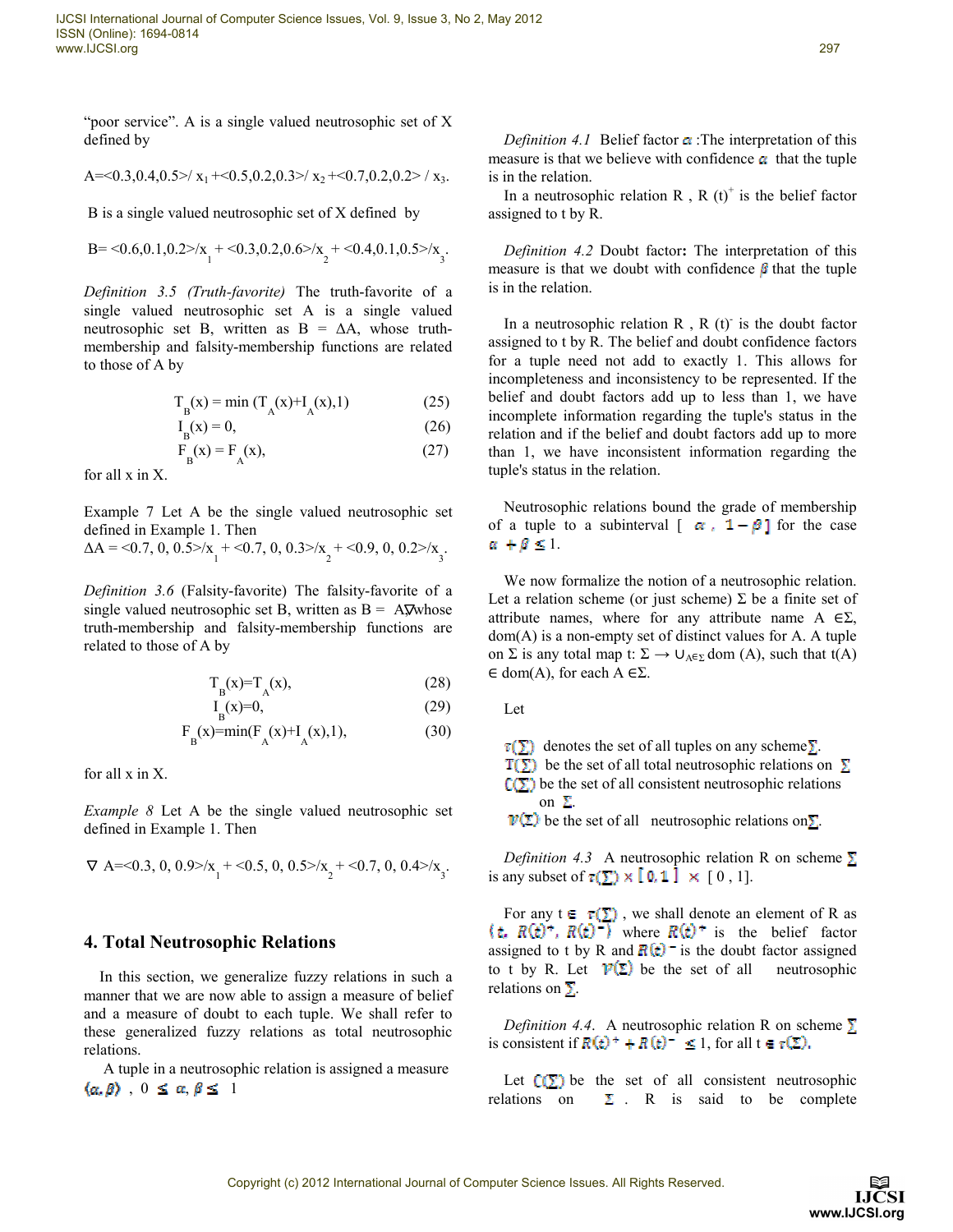if  $R(t)^+ + R(t)^- \ge 1$ , for all  $t \in \tau(\Sigma)$ . If R is both consistent and complete, i.e.  $R(t)^+ + R(t)^- = 1$ , for all t  $\in \tau(\Sigma)$ , then it is a **total neutrosophic relation**, and let  $T(\Sigma)$  be the set of all total neutrosophic relations on  $\Sigma$ .

For any  $t \in \tau(\Sigma)$ , we shall denote an element of R as <t,  $R(t)^{+}$ ,  $R(t)$  >, where  $R(t)^{+}$  is the belief factor assigned to t by R and  $R(t)$  is the doubt factor assigned to t by R. Note that since contradictory beliefs are possible, so  $R(t)^+ + R(t)^$ could be greater than 1. Furthermore,  $R(t)^+ + R(t)$  could be less than 1, giving rise to incompleteness.

As an *example*, suppose in the e-shopping environment, there are two items Item<sub>1</sub> and Item<sub>2</sub>, which are evaluated by customers for some categories of quality - Capability, Trustworthiness and Price.

Let the evaluation results are captured by the following total neutrosophic relation EVAL\_RESULT on scheme {Item\_Name, Quality\_Category} as shown in Table 1:

| <b>ITEM Name</b>  | <b>Quality Category</b> | <b>Evaluation</b> |
|-------------------|-------------------------|-------------------|
| Item <sub>1</sub> | Capability              | (0.9, 0.2)        |
| Item <sub>1</sub> | Trustworthiness         | (1.0.000)         |
| Item <sub>1</sub> | Price                   | (0.1, 0.8)        |
| Item <sub>2</sub> | Capability              | (1,0,1,0)         |
| Item <sub>2</sub> | Price                   | (0.0, 0.3)        |

**Table 1. Eval Result**

The above relation contains the information that the confidence of Item $1$  was evaluated "good" for category Capability is 0.9 and the doubt is 0.2. The confidence of  $Item<sub>1</sub>$  was evaluated "good" for category Trustworthiness is 1.0 and the doubt is 0.0. The confidence of Item<sub>1</sub> was evaluated "poor" for category Price is 0.1 and the doubt is 0.8. Also, the confidence of Item<sub>2</sub> was evaluated "good" for category Capability is 1.0 and the doubt is 1.0 (similarly, the confidence of Item<sub>2</sub> was evaluated "poor" for category Capability is 1.0 and the doubt is 1.0). The confidence of Item<sub>2</sub>was evaluated "good" for category Price is 0.8 and the doubt is 0.3. Note that the evaluation results of Item<sub>2</sub> for category Trustworthiness is unknown.

The above information contains results of fuzziness, incompleteness and inconsistency. Such information may be due to various reasons, such as evaluation not conducted, or evaluation results not yet available, the evaluation is not reliable, and different evaluation results for the same category producing different results, etc.

## **5. Functional Dependency for Total Neutrosophic Relation**

Finally we introduce the concept of Functional Dependencies for total Neutrosophic relational databases. The need for introducing such dependencies is justified and explained. Then a detailed analysis of the new notion is conducted to verify the so-called Armstrong's axioms of Total Neutrosophic Relations.

We have considered a relational database (Codd's model, [8]) and indicate a new type of functional dependency, called functional dependency for total neutrosophic relation. In the Codd's model of a relational database, the real world of interest is expressed by means of relations. Implementation of this model is in terms of precise data only. The comparison of data of the same data types is done with classical logic. But, in real-life applications, the data associated are often imprecise, Neutrosophic or non-deterministic.

All real data cannot be precise because of their fuzzy or intuitionistic fuzzy nature. Consequently, for comparing such data, classical logic is not appropriate. The most important concept in relational databases is that of the functional dependency of one set of attributes upon another. We have observed that our approach is not a generalization of the type of fuzzy functional dependencies defined in  $([1], [2], [3], [5])$ 

Our main motivation is to capture the integrity arising out of neutrosophic constraints, and so we need to define a new type of functional dependency known as total neutrosophic functional dependency .

Let  $X$  is a set and  $R$  is a total neutrosophic tolerance relation on X. Consider two choice parameters  $\alpha, \beta \in [0, \pi]$ 1]. (Since these two parameters are to be predefined by the database designers and making indeterminacy zero for total neutrosophic relation for one of the instance, let us call them by terminology 'choice parameters')

*Definition* 5.1 :  $(\alpha, \beta)_{R}$ -equality of two elements.

Two elements  $x_1$ ,  $x_2 \in X$ , are said to be  $(\alpha, \beta)$ -equal if either  $x_I N_{(q, \beta)}R x_2$ 

or  $\exists$  y<sub>1</sub>, y<sub>2</sub>, ...,  $y_{r-1}$ ,  $y_r \in X$  such that  $x_l$   $N_{(\alpha,\beta)R}$  y<sub>*l*</sub> and y<sub>*l*</sub>  $N_{(\alpha,\beta)R}$  y<sub>2</sub>and y<sub>2</sub>  $N_{(\alpha,\beta)R}$  y<sub>3</sub>………. and y<sub>r-1</sub>  $N_{(\alpha,\beta)R}$  y<sub>r</sub> and y<sub>r</sub>  $N_{(a,B)R}x_2$ .

This equality is denoted by the notation  $x_I E_{(a, \beta)} x_2$ .

*Definition* 5.2 (α,β)<sub>R</sub>-equality of  $t_1[x]$  and  $t_2[x]$ Two tuples  $t_1[x]$  and  $t_2[x]$  are said to be  $(\alpha, \beta)$ <sub>R</sub>-equal if  $t_1[x_i]$   $\varepsilon_{(a_1, b)}[x_i]$   $\blacktriangleright$   $i = 1, 2, \ldots, n$ .

> LIČSI www.IJCSI.org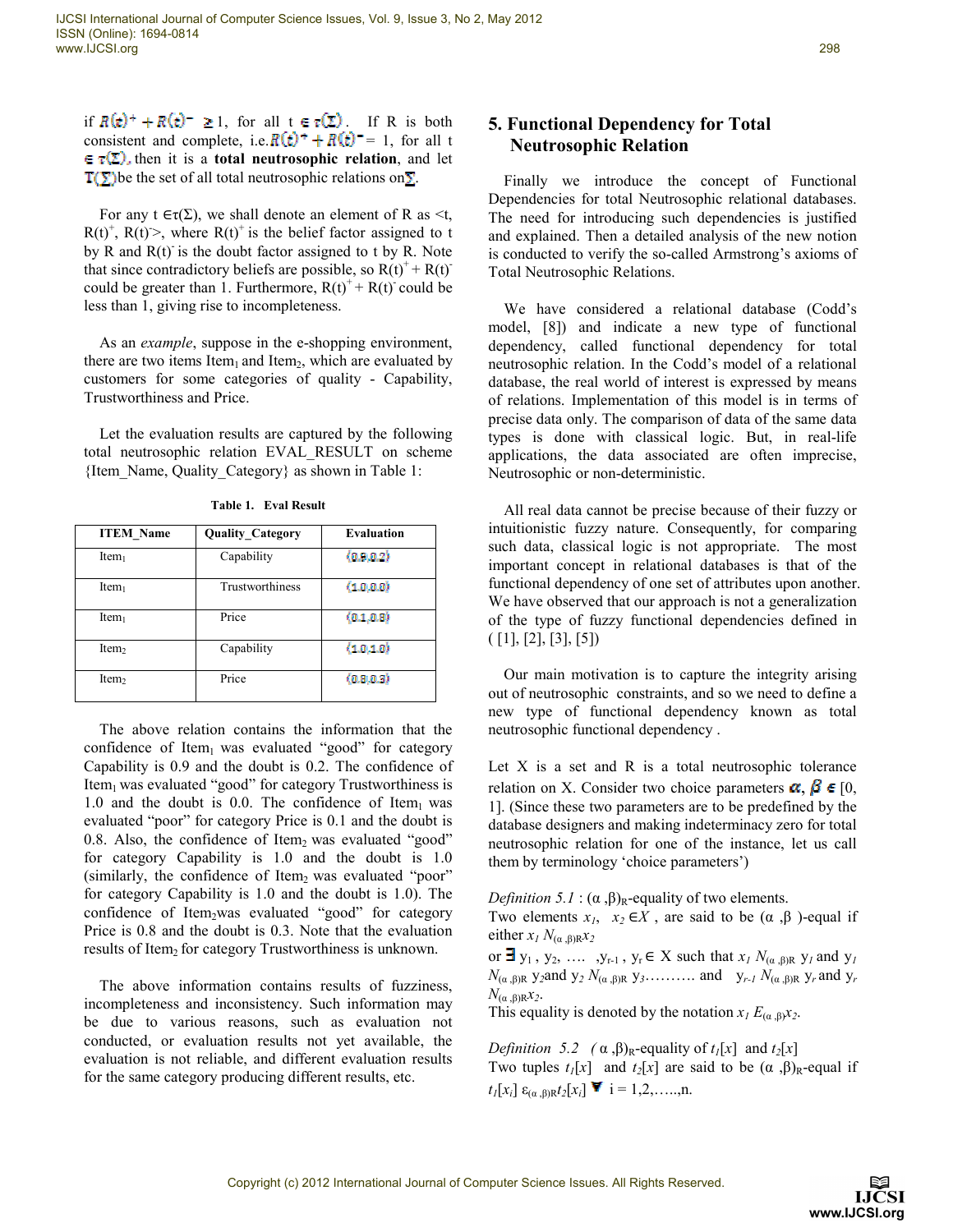Denote this equality by the notation  $t_I[x] \varepsilon_{(\alpha,\beta)R} t_2[x]$ .

## 5.1 Total Neutrosophic Functional Dependency

Let *X*, *Y* ⊂ = { A1, A2, ….. An }. ∴ Choose two parameters α ,β **Є** [0,1] and *R* as defined earlier. A total neutrosophic functional dependency  $X(\alpha, \beta)R$  *Y* is said to exist if, whenever  $t_I$  [X]  $\mathbf{E}_{(\alpha,\beta)R}$   $t_2$  [X] is true it is also the case that  $t_I$  [Y]  $\varepsilon_{(\alpha,\beta)R}$   $t_I$  [Y] is true.

We say that the set  $X$  of attributes if-functional defines the set *Y* of attributes at  $(α, β)$ -level of choice. In another terminology, the set *Y* of attributes is if-functionally defined by the set *X* of attributes at  $(\alpha, \beta)$ -level of choice. Denote it by the notation  $X(\alpha, \beta)R$  *Y or, simply by the* notation *X*  $(\alpha, \beta)$ **R** *Y* because of the fact that *R* is already fixed and the choices  $\alpha$ ,  $\beta$  may be left varied during analysis. Call it simply an (α ,β)− TN*fd*.

The following propositions are straightforward from the above definition of (α ,β)− TN*fd*.

## *Proposition* 5.1

- (i)For any subset *X* of *R* and for any  $\alpha$ ,  $\beta \in [0,1]$ . Then  $X$   $(\alpha, \beta)R$   $X$
- (ii) Suppose that  $0 \leq \beta_1 \leq \beta_2 \leq 1$ . Then.  $X(\alpha, \beta) Y \Rightarrow X(\alpha, \beta) Y$ .
- (iii) Suppose that  $0 \le \alpha_1 \le \alpha_2 \le 1$ . Then  $\overrightarrow{X}$   $\overrightarrow{(\alpha 1, \beta)}$   $\overrightarrow{Y}$   $\Rightarrow$   $\overrightarrow{X}$   $(\alpha 2, \beta)$   $\overrightarrow{Y}$

## 5.2 Validation of Armstrong's Axioms with TNfds

In this section it is checked up whether Armstrong's axioms are also true with Rank Neutrosophic functional dependencies. Armstrong's axioms are the most important base of the theory of relational databases. The results which are true on crisp environment may not be true on neutrosophic environment. Consequently it is necessary now to study the Armstrong's axioms with Total neutrosophic functional dependencies and to explore the relevant results on the Armstrong's axioms of neutrosophic nature. Let us call them Total Neutrosophic Armstrong's Axioms (TN-Armstrong's-axioms).

Choose any pair of values of the choice parameters  $α$ ,  $β$ in [0,1]. Then the following Propositions are true.

5.2.1 Propositions (TN-Armstrong's Axioms)

# **(A**<sub>**1**</sub>): If Y ⊂ X, then  $X$   $(\alpha, \beta)$ RY **TN-Reflexive rule**

 $Proof (A<sub>1</sub>)$ :

Since Y  $\subset X$ , therefore whenever  $t_i$  [X]  $\varepsilon_{(a, B)R}$   $t_2$  [X ].is true, the result

 $t_I$  [Y]  $\epsilon_{(\alpha,\beta)R}$  *t*<sub>2</sub> [Y] is also then obviously true. Hence  $X \xrightarrow[\mathfrak{C},\mathfrak{G})\mathfrak{R}]{Y}$ 

# **(A<sub>2</sub>):** If  $X(\alpha, \beta)R$  *Y*, then  $XZ(\alpha, \beta)R$   $YZ$ **TN-Augmentation rule**

Proof  $(A_2)$ :

Suppose that *t<sup>1</sup>* [X] **ε**(α ,β)R *t<sup>2</sup>* [X ] ………..……….…. (i) Therefore we have  $t_I$  [Y]  $\epsilon_{(\alpha,\beta)R}$   $t_I$  [Y] ……………... (ii) Now suppose that  $t_I$  [XZ]  $\epsilon_{(\alpha,\beta)R}$   $t_I$  [XZ] …………... (iii) From (i) and (iii) we get  $t_I$  [Z]  $\epsilon_{(\alpha,\beta)R}$   $t_2$  [Z] ……........... (iv) From (ii) and (iv) we get  $t_1$  [YZ]  $\varepsilon_{(\alpha,\beta)R}$   $t_2$  [YZ] …........ (v) From (iii) and (v) we deduce that  $XZ(\alpha, \beta)RYZ$ . Hence Proved.

# $(A_3)$ : If  $X(\alpha, \beta)R$  *Y*, and  $Y(\alpha, \beta)R$  *Z*, then  $X(\alpha, \beta)RZ$ **TN-Transitive rule**

Proof  $(A_3)$  :

Assume that both the TNfds  $X(\alpha, \beta)RY$  and  $Y(\alpha, \beta)RZ$ hold in the relation r. Therefore whenever  $t_I$  [X]  $\epsilon_{(\alpha,\beta)R}$   $t_2$ [X ] is true,  $t_I$  [Y]  $\varepsilon_{(\alpha,\beta)R}$   $t_I$  [Y ] is also true. But whenever  $t_I$  [Y]  $\mathbf{\varepsilon}_{(\alpha,\beta)R}$   $t_I$  [Y] is true,  $t_I$  [Z]  $\mathbf{\varepsilon}_{(\alpha,\beta)R}$   $t_I$  [Z] is also true. Combining these two we see that whenever *t<sup>1</sup>* [X]  $\epsilon_{(\alpha,\beta)R}$  *t*<sub>2</sub> [X] is true, the result *t<sub>1</sub>* [Z]  $\epsilon_{(\alpha,\beta)R}$  *t*<sub>2</sub> [Z] is also true.

Therefore  $X$   $(a, \beta)R$  Z. Hence Proved.

Now inference rules for total neutrosophic relation can be derived from above armstrongs axioms as follows:

5.1.2 Propositions (TN-Inference Rules)

## $(A_4)$  If  $X$   $(a, \beta)$ **R**  $YZ$ , then  $X$   $(a, \beta)$ **R**  $Y$ **(T***N-Decomposition rule)*

Proof :

| Now Y $\subset$ YZ. Therefore by $(A_1)$ , we have |  |
|----------------------------------------------------|--|
|                                                    |  |
| Applying $(A_3)$ on (i) and (ii) we get            |  |

 $X$ (a, B)R Y

Hence Proved.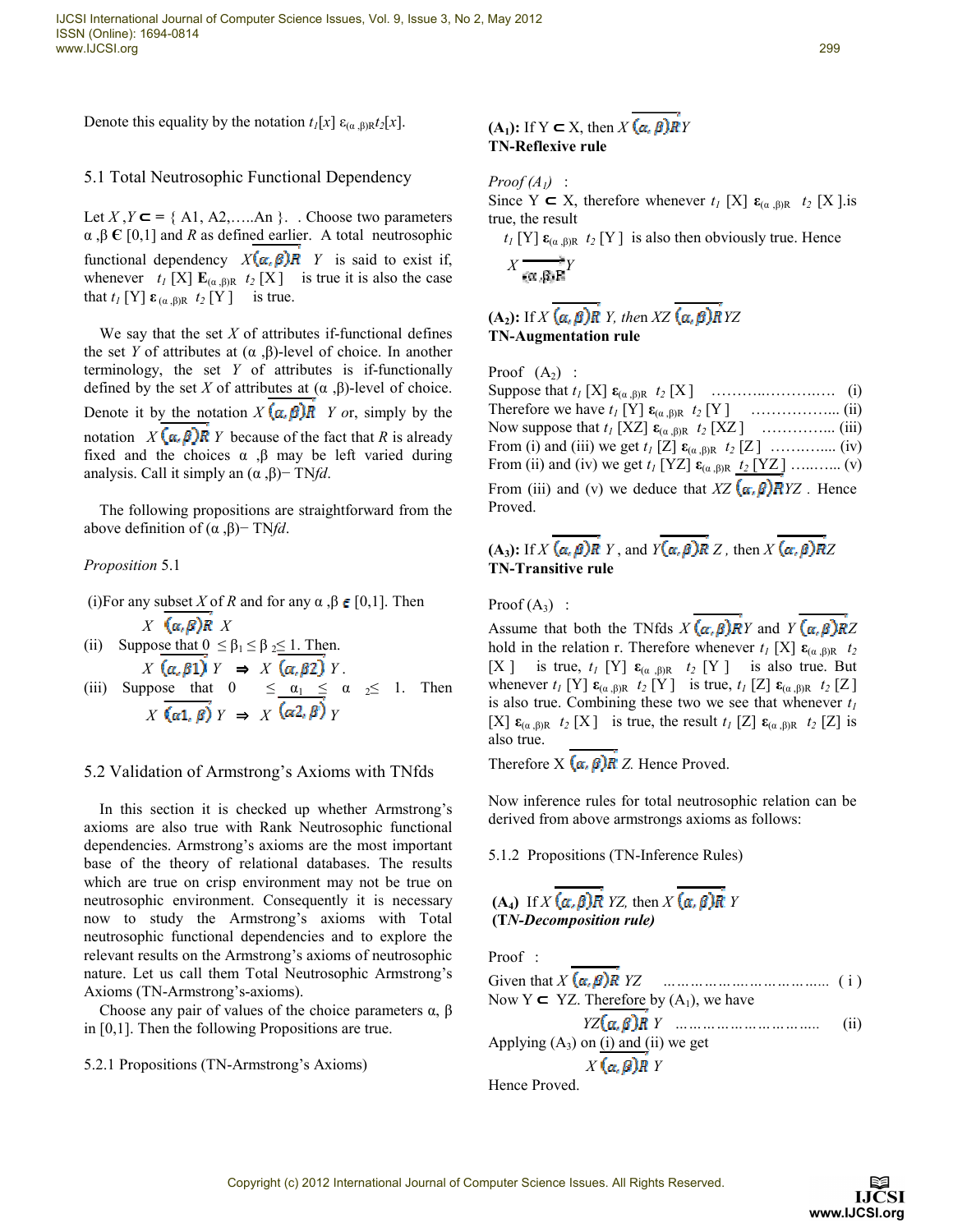(A<sub>5</sub>) If 
$$
X
$$
 ( $\alpha$ ,  $\beta$ ) $\overline{R}Y$  and  $X(\alpha, \beta)$  $\overline{R}Z$ , then  $X(\alpha, \beta)$  $\overline{R}YZ$ .  
(TN-Union rule)

| Proof:                                            |  |
|---------------------------------------------------|--|
|                                                   |  |
|                                                   |  |
|                                                   |  |
|                                                   |  |
| From (iii) and (iv) we get $X(\alpha, \beta)R$ YZ |  |
| Hence Proved.                                     |  |

The following propositions can be proved similarly.

 $(A_6)$  If  $X \overline{(a, \beta)}$  *RY* and *WY*  $\overline{(a, \beta)}$  *RZ*, then  $WX$   $(\alpha, \beta)R$  Z. **(TN-pseudotransitive rule)** 

Till here we have mentioned the total neutrosophic integrity constraints in relational databases with the notion of total neutrosophic functional dependency (TNfd). In the logical design of a relational database, integrity constraints play a vital role.

## **6. Generalization of Functional Dependencies in Total Neutrosophic Relations**

Since FDs are user/context-dependent, it is desirable that the extended forms are as simple and understandable as possible to users and domain experts. That is, using a two-parameter measure (α, β) for nearness and equality needs to be replaced by a single one, because more parameters increase the computational complexities, involve more thresholds, and treatments. In such a case, we could choose both  $\alpha$ ,  $\beta$  to be identical, replacing  $\alpha$  by  $\beta$  (as a special case).

The following fd can be read as "*X* functionally determines *Y* at β *-*level of choice" or "*Y* functionally depends on *X* at  $β$  -level of choice" and is called as  $β$  -fd. Clearly, by definition of  $β$  –fd, it follows that for any subset *X* of *R* and for any  $\beta \in [0, 1]$ ,  $X \overrightarrow{B} X$ .

X functionally determines at β – level of choice and vice versa.

For any  $β ∈ [0,1]$ ,  $X \times X$ If  $0 \leq \beta 2 \leq \beta 1 \leq 1$  then  $X \overrightarrow{g_1} Y \implies X \overrightarrow{g_2} Y$ The fd X  $\overrightarrow{1}$  Y  $\Rightarrow$  Classical fd X  $\rightarrow$  Y  $X \overrightarrow{p} Y \implies X$  does not functionally determines Y *β-reflexive rule*  If  $Y \subseteq X$  then  $X \subseteq B$ **R** Y *β-augmentation rule*  If X  $(\beta)$ R Y then XZ  $(\beta)$ R YZ *β -transitive rule* If X  $\overrightarrow{(B)R}$  Y and Y  $\overrightarrow{(B)R}$  Z then X  $\overrightarrow{(B)R}$  Z

*Modified β- transitive rule*  If X  $\overrightarrow{B_1}$  Y and Y  $\overrightarrow{B_2}$  Z then X  $\overrightarrow{min (B_1, B_2)}$  Z

*Modified β -union Rule*  If X  $\overrightarrow{\beta_1}$  Y and X  $\overrightarrow{\beta_2}$  Z then X  $\overrightarrow{\min(\beta_1, \beta_2)}$  YZ

*Modified Pseudotransitive Rule*  If  $X \overrightarrow{\beta 1} Y$  and WY  $\overrightarrow{\beta 2} Z$  then WX  $\overrightarrow{\min (\beta 1)} \beta 2$  Z

*Modified β -decomposition Rule*  If X  $\vec{\beta}$  YZ, then X  $\vec{\beta}$  Y and X  $\vec{\beta}$  Z

*6.1 Beta Key* 

It is well known that in classical relational database key is a special case of functional dependency. Let us now extend the idea of classical key in the neutrosophic environment to define key with β -level of choice where β∈ [0, 1], is a choice parameter defined by the database designer. A formal definition of neutrosophic key is as follows:

## *Definition 6.1.1* (Beta Neutrosophic Key)

Let  $K \subseteq R$  and F be a set of fds for R. Then, K is called *a* key of R at  $\beta$  -level of choice where  $\beta \in [0, 1]$ , if K  $\beta R$  $\boldsymbol{\epsilon}$  *F and K B* R is not a partial FD.

It is widely recognized that many attributes in real life applications are neutrosophic in nature and thus study of neutrosophic functional dependency in neutrosophic relational databases play a vital rule. Above here is the new notion of β–fd, which is based on an equivalence relation, with certain modifications.

## **7. Evaluation with a walkthrough example**

Example 9: Let us assume a relation schema  $R = (A, B, C, D)$ and a set of fds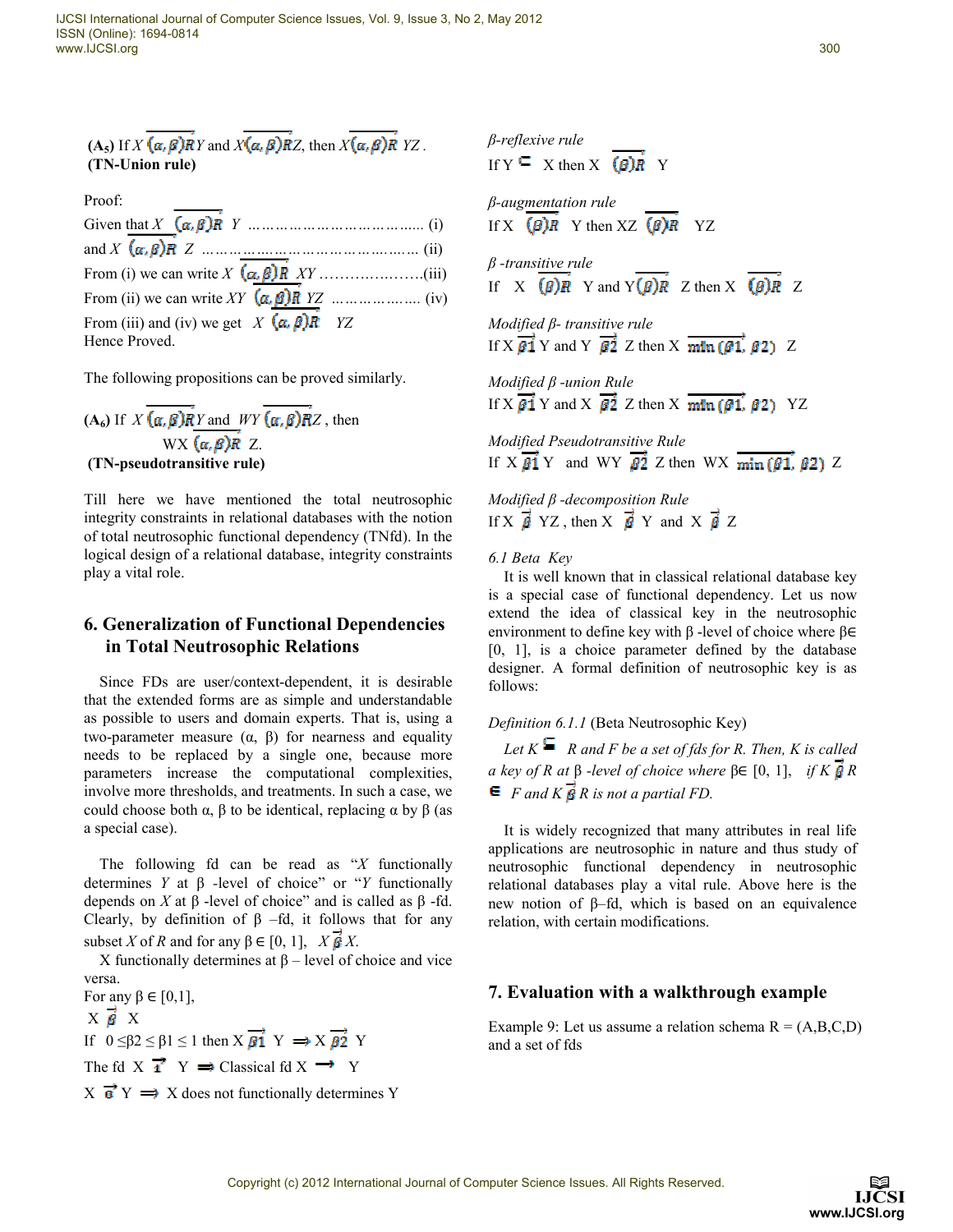| $F = \{ A_{\overrightarrow{0.75}} B, A_{\overrightarrow{0.8}} C, A_{\overrightarrow{0.7}} D \}$ of R. Find beta |  |
|-----------------------------------------------------------------------------------------------------------------|--|
| neutrosophic key of R.                                                                                          |  |

Solution :

| $A \rightarrow B$                | (1) |  |
|----------------------------------|-----|--|
| $A \rightarrow C$<br>0.8         |     |  |
| $A_{n7} \nrightarrow D$<br>(111) |     |  |

Applying  $β$  -Union rule on (i) and (ii), we get

| Again applying $\beta$ -Union rule on (iii) and (iv), we get |  |
|--------------------------------------------------------------|--|
| Also we know                                                 |  |
| $A \rightarrow A$ (vi)                                       |  |

From (v) and (vi) using  $\beta$  union rule, we get

 $A \rightarrow BCD$ i.e  $A \rightarrow R$ 

Therefore A is a beta neutrosophic key of relation R at 0.7 level of choice.

Example 10 : Consider a EMPLOYEE relation schema as EMPLOYEE ( Name, Address, Age, Expereience, Salary) and set of functional dependencies and β neutrosophic functional dependencies on EMPLOYEE are:

 $F = \{Name \rightarrow Address,$ Name  $\rightarrow$  Age, Age  $\rightarrow \rightarrow$  Experience, Experience  $\rightarrow$  Salary}

**i)** To find a key of the relation EMPLOYEE.

Solution :

| Given that                                                       |
|------------------------------------------------------------------|
|                                                                  |
|                                                                  |
| (ii)                                                             |
|                                                                  |
| (iii)                                                            |
|                                                                  |
| (iv)                                                             |
| From (ii) and (iii) using $\beta$ -transitive rule, we get       |
|                                                                  |
| From (v) and (vi) using $\beta$ -transitive rule, we get         |
|                                                                  |
| Now applying $\beta$ -Union rule on (i), (ii), (v), (vi), we get |
| Name $\rightarrow$ Address Age Experience Salary  (vii)          |
| And we know                                                      |
|                                                                  |
| From (vii) and (viii) using $\beta$ -Union rule, we get          |
| Name $\rightarrow$ Address Age Experience Salary                 |
| i.e Name $\rightarrow$ EMPLOYEE                                  |
|                                                                  |

EMPLOYEE at the 0.7 level of choice.

# **8.Conclusions**

It is widely recognized that many attributes in real life applications are neutrosophic in nature (i.e. where there is a possibility of belief, confidence and indeterminacy) and thus study of integrity constraints plays a vital role in neutrosophic databases. Among the integrity constraints, data dependencies constitute an important class. For example, a neutrosophic integrity constraint like, "salary of two lecturers of almost same age will be approximately equal" is certainly a constraint to a database designer which he cannot accommodate in his design with the help of crisp type of constraint.

Since FDs are user/context-dependent, it is desirable that the extended forms are as simple and understandable as possible to users and domain experts. So that is why a two parameter measure  $(α, β)$  for nearness and equality is replaced by a single one  $(β)$  as a special case. When neutrosophic data is processed, its indeterminacies are processed as well and the consequent results are more meaningful. This will help decision makers to compile useful information from a combination of raw data, documents or business models to identify and solve